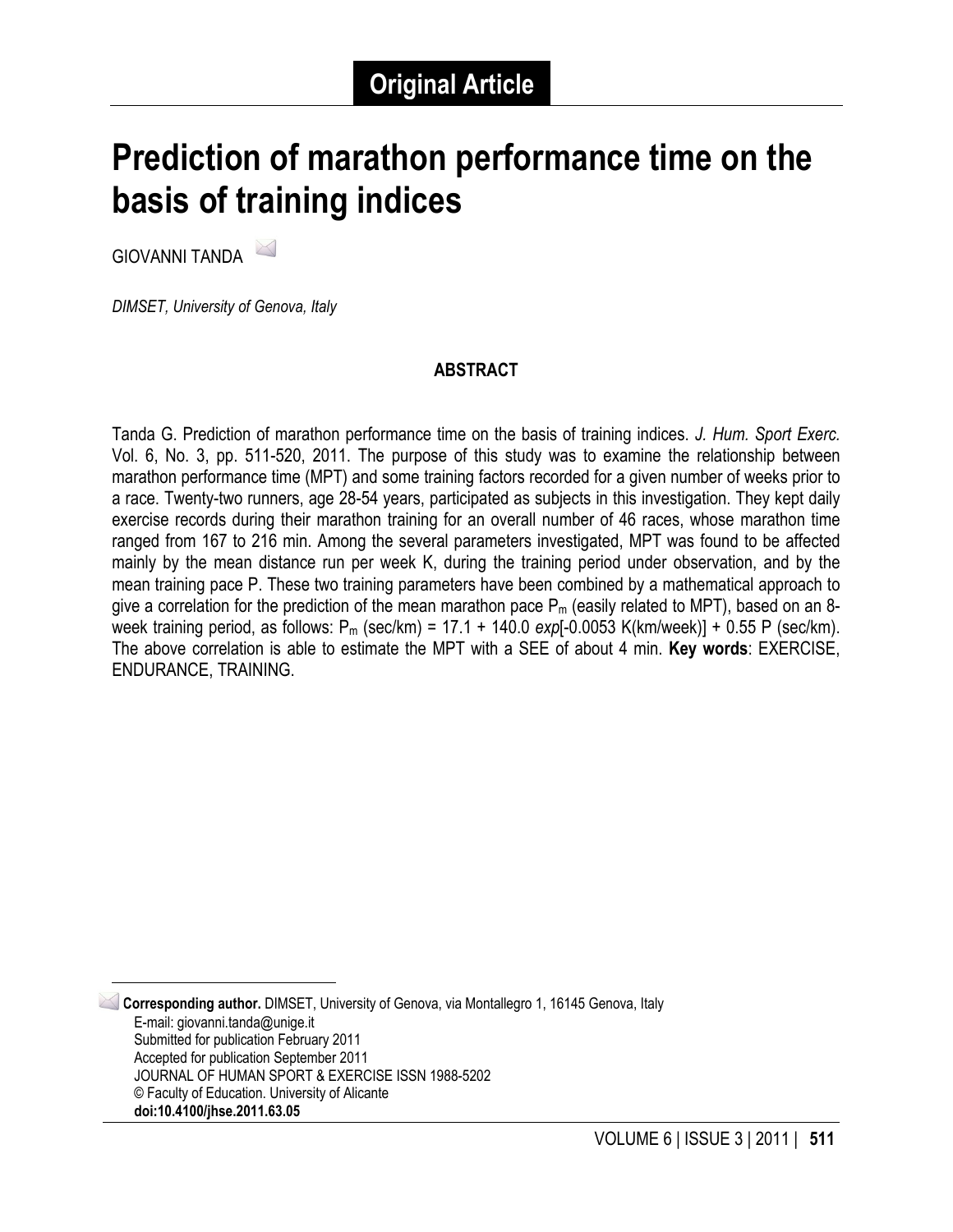# <span id="page-1-0"></span>**INTRODUCTION**

Efforts to correlate human endurance performance to physiological, physical and training factors have been ongoing for about a century. For endurance sports like marathon running, the maximal oxygen uptake, the lactate threshold and the energy cost of running appear to play key roles in endurance performance (see, for instance, Sjödin & Svedenhag, [1985;](#page-9-0) Joyner & Coyle, [2008;](#page-9-0) Faude et al., [2009\).](#page-9-0) Slovic ([1977\),](#page-9-0) Hagan et al. ([1981,](#page-9-0) [1987\)](#page-9-0) and Bale et al. [\(1985\)](#page-8-0) were among the first to point out that some training indices (such as the training pace or the mean distance run per day) are also highly predictive of MPT. Florence & Weir [\(1997\)](#page-9-0) established a correlation between critical velocity CV (a velocity determined during tests involving a series of fatiguing runs on a treadmill) and MPT; their data showed that marathon time correlated more highly with CV than either peak oxygen consumption or ventilatory threshold. A study conducted by Roecker et al. [\(1998\),](#page-9-0) based on an incremental treadmill test, revealed that the individual anaerobic threshold had the highest predictive value for long distance competitions among 16 other parameters. Billat et al. ([2001\)](#page-9-0) showed that the discriminating factors for international top-class marathoners, when compared with runners at a slightly lower level, are the maximal oxygen consumption  $\rm VO_{2max}$  for males, and the velocity on a 1000m run (after 10 km run at marathon velocity) for females. In a further investigation, Billat et al. [\(2003\)](#page-9-0) stated that the velocity at the  $\rm VO_{2max}$  is the main factor predicting the 10-km performance in elite male and female Kenyan runners; they also investigated the type of training and concluded that a high-intensity training contributes to a higher VO<sub>2max</sub> in men. More recently, Legaz et al. ([2006\)](#page-9-0) correlated MPT for a top-level homogeneous group of males and females to some physiological measurements. Their model for the male group used as independent variables the lactate value at 10km/h, left ventricular telediastolic diameter (LVD) and lactate value at 22 km/h, whereas for the female group the independent variables were the subscapular skinfold, serum ferritin and sum of six skinfolds.

Most of the above studies have been based on measurements of such variables as maximal oxygen consumption, heart rates, lactic acid during submaximal and maximal treadmill running, performed on highlevel distance runners and involving expensive laboratory facilities. However, a method of predicting performance based on training indices may be, for the increasing mass of non-competitive runners, an attractive and inexpensive alternative to metabolic testing (typically reserved to elite athletes) in events like the marathon.

The aim of this study is to correlate marathon performance time (MPT) only with training characteristics. Correlations for MPT mainly or only based on training variables are already documented in the literature (Slovic [1977;](#page-9-0) Hagan et al. [1981,](#page-9-0) [1987;](#page-9-0) Bale et al. [1985\);](#page-8-0) moreover, a direct relationship between training and physiological factors is likely to exist (Billat et al., [2002,](#page-9-0) [2003\)](#page-9-0) and this could justify the assumption of a correlation completely based on the training data. To comply with this purpose, a regression analysis has been performed in order to identify those training factors, recorded for a given number of weeks prior to a race, that contribute significantly to the prediction of final race time.

## **MATERIAL AND METHODS**

## *Research participants*

This study collected training data of twenty-two runners (twenty-one males, one female), age 28-54 years for a five-year period, over which they run 46 marathons, with MPT ranging from 167 min to 216 min (2h 47min to 3h 36min). All runners gave informed consent to participate in this investigation. Table [1](#page-2-0) gives the anthropometric characteristics of the subjects as mean  $\pm$  SD (standard deviation), minimum and maximum.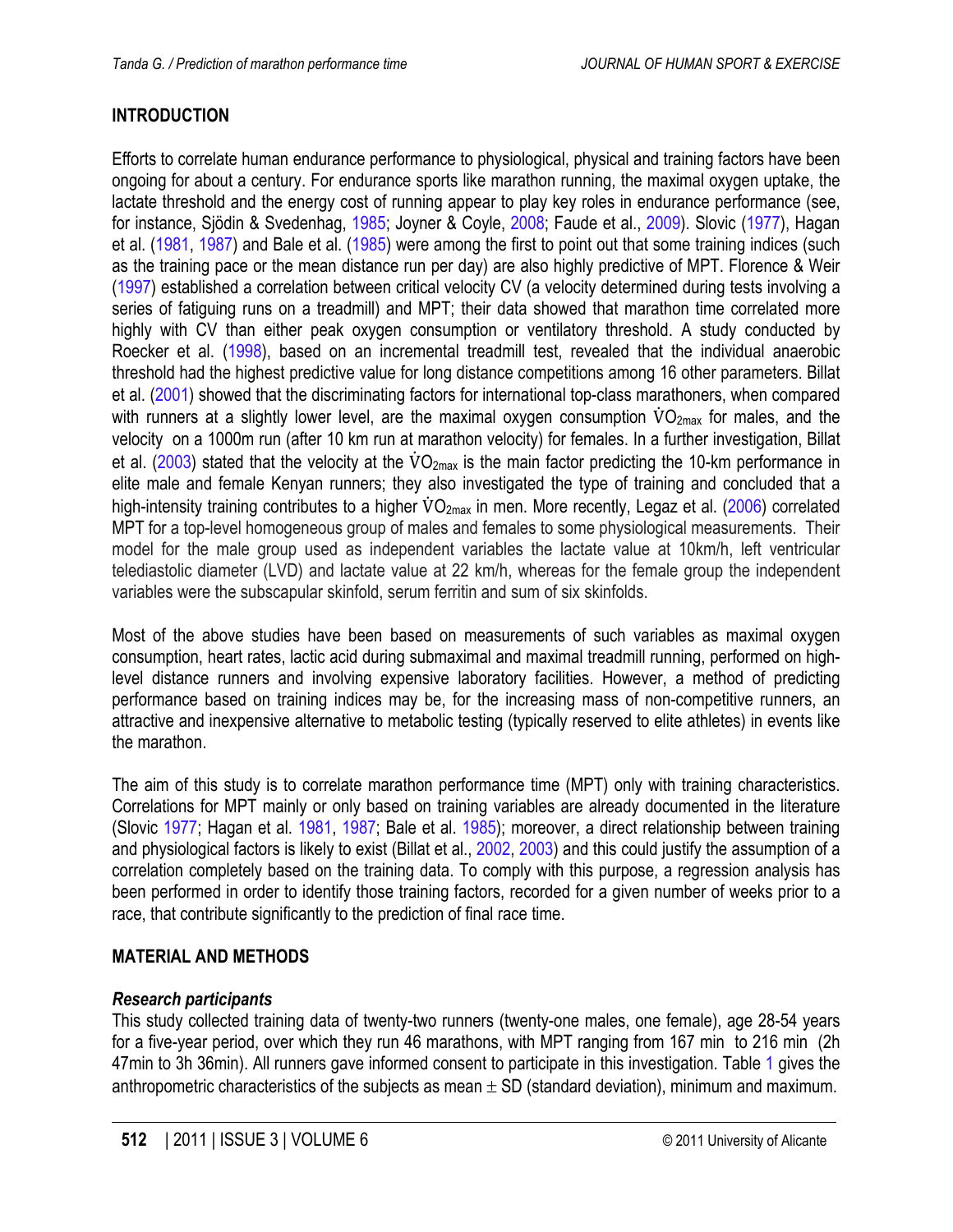<span id="page-2-0"></span>The subjects provided their daily exercise records during their pre-marathon training (typically a threemonths period), including the distance and time run for each workout. To ensure the required level of reliability of the study, the marathon races considered had the same level of difficulty (predominantly on flat terrain), similar weather conditions and were run by the athletes at a regular pace throughout the race (with a difference between first half and second half times less than 4 min) and at the highest intensity in line with their training level.

|                 | mean | SD  | min     | max  |
|-----------------|------|-----|---------|------|
| Height (cm)     | 173  | 6.4 | $168*$  | 185  |
| Weight (kg)     | 65.2 | 6.5 | $57.5*$ | 79   |
| BMI ( $kg/m2$ ) | 21.7 | 1.3 | 19.2    | 24.7 |
| Age (years)     | 42.8 | 6.7 | 28      | 54   |

|  | Table 1. Anthropometric characteristics of the subjects. |  |  |  |
|--|----------------------------------------------------------|--|--|--|
|--|----------------------------------------------------------|--|--|--|

*\*male sample group (for the sole female runner: height:155 cm, weight 53.5 kg)*

## *Research design and training documentation*

The purpose of the study was to develop a regression equation to predict the marathon performance time. Unfortunately, it was not possible to record physiological measurements for the athletes' sample; thus the study was limited to training variables. The training data were accumulated over a twelve-week period before the race. Since the workouts performed during the week immediately preceding the race are typically of lesser importance, analysis was developed neglecting data collected in the final week.

The variables considered for the MPT prediction were: the number of previous marathons run  $N_{m}$ , the number of training days per week  $N_d$ , the mean distance run for each workout  $K_{day}$ , the maximum workout distance per week  $K_{max}$ , the mean workout distance per week K, the mean training pace P. In order to provide reliable data, subjects were used to train on track or in external flat environment with a GPS device in order to correctly estimate their training distances. Moreover, each athlete included, in his/her training programme, one or more long-distance workouts (typically a 30-35 km long steady run 3-4 weeks prior the race).

Parameters based on the distance run in a given time lap (day, week) typically include the distance run also in the warm-up and recovery; the same consideration applies to the calculation of the training pace, given by the ratio between the time, employed to run the workout distance (including the warm-up and recovery), and the distance itself.

No tests for a given distance (i.e. faster time for a 5km or 10km run) were considered in this study for the following reasons: the difficulty in scheduling a running test under standard conditions (i.e., similar weather and terrain, same time allocation prior to the marathon, etc.) for athletes living and training in different cities, and the consideration that numerous subjects of the sample did not include a fast 5km or 10km workout in their programme of marathon training.

Training and performance characteristics of the research participants are summarised in Table [2](#page-3-0). Even though the analysis has been conducted by averaging the collected training data over 11, 10 and 8 consecutive weeks prior to the race, the time-averaged parameters reported in Table [2](#page-3-0) refer to the 8-week period since no significant alterations of data were recorded by changing (from 8 to 11 weeks) the period of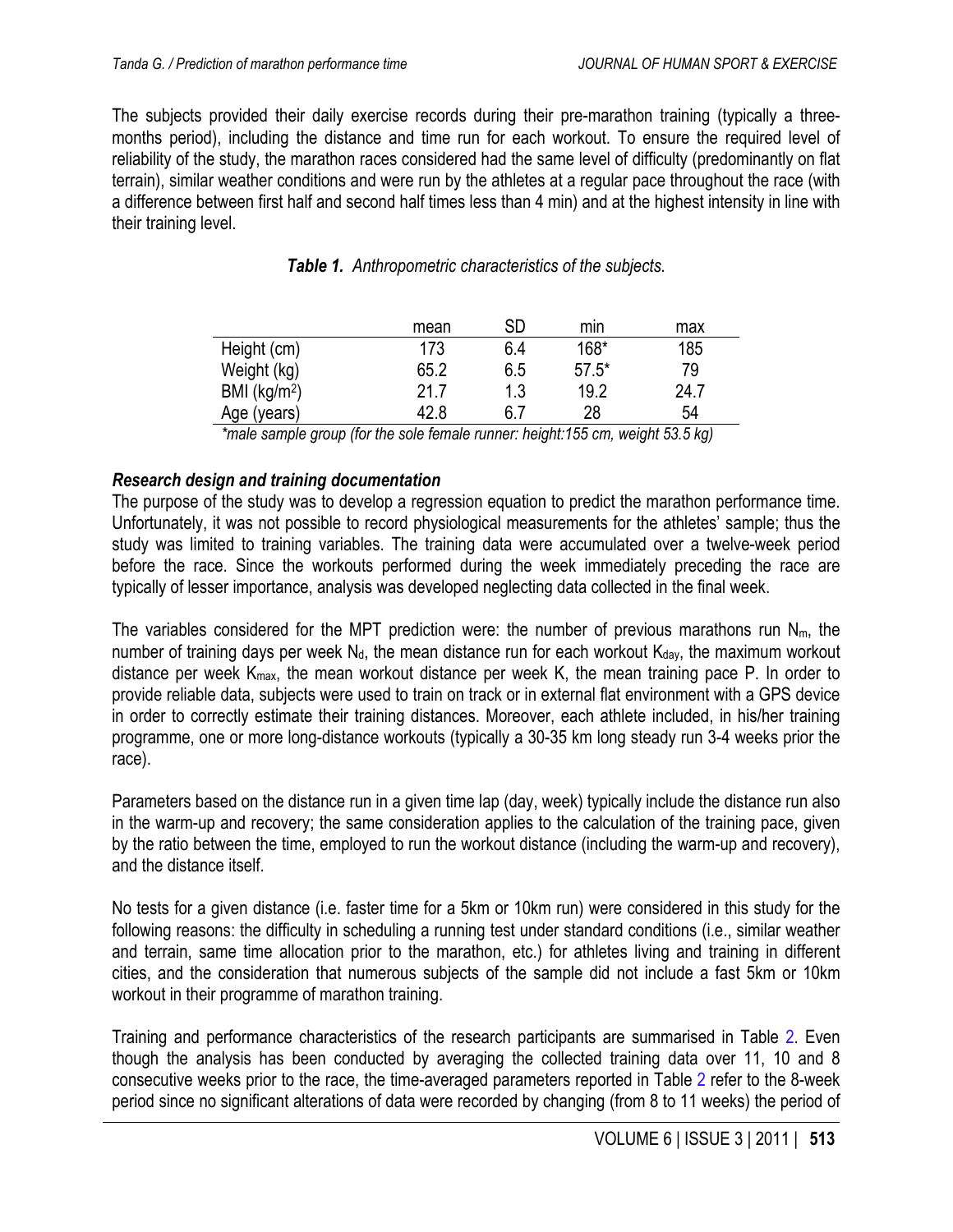<span id="page-3-0"></span>observation. The reference, 8-week, period started 9 weeks before the race and finished seven days prior to the race.

|                                                              | mean  | SD   | min   | max   |
|--------------------------------------------------------------|-------|------|-------|-------|
| Finishing time MPT (min)                                     | 191   | 12   | 167   | 216   |
| Race pace $P_m$ (sec/km)                                     | 271.8 | 17.7 | 237.4 | 306.8 |
| Previous marathons $N_m$                                     | 7.6   | 6.3  |       | 22    |
| #No. of training days per week $N_d$                         | 4.0   | 1.0  | 27    | 6.8   |
| #Mean distance for each workout $K_{day}$ (km/day)           | 15.6  | 1.4  | 11.4  | 19.1  |
| Maximum workout distance per week $K_{\text{max}}$ (km/week) | 87    | 15.2 | 59    | 132   |
| #Mean workout distance per week K (km/week)                  | 65.9  | 15.9 | 40.4  | 110.7 |
| #Mean training pace $P$ (sec/km)                             | 284.6 | 18.1 | 253.3 | 330.6 |

#### *Table 2. Performance and training of the subjects.*

*# averaged over an 8-week training period prior to the race*

#### *Statistical analysis*

The identification of the parameters significantly affecting the MPT was performed by using a standard software for the regression analysis of data according to different shapes (linear, polynomial, exponential, power law, etc.) of the mathematical correlating function. The standard error of estimate SEE and the correlation coefficient r were considered to evaluate the accuracy of a given regression curve. Too large values of SEE or values of r relatively far from unity were considered as indices of poor quality of the correlation.

## **RESULTS**

Firstly, the effects of the selected training characteristics on the recorded marathon pace  $P_m$  (sec/km) were investigated. It is useful to keep in mind that marathon performance time MPT, expressed in min, is related to  $P_m$ , expressed in sec/km, by the equation: MPT = 42.195  $P_m/60$ .

The relationship of marathon pace  $P_m$  to considered training indices is reported in Table [3,](#page-4-0) where the shape of the best regression line, the correlation coefficient (r) and the standard error of estimate (SEE) are indicated for each independent variable. Results showed that the mean distance for each workout  $K_{day}$ (km/day) and the maximum distance per week  $K_{max}$  (km/week) are not effective predictors for MPT. Similarly, neither the number of workout days per week  $N_d$ , nor the number of previous marathons  $N_m$  were found to be predictive of the marathon pace. Conversely, the mean distance per week K and the mean training pace were found to be strongly correlated with MPT. The regression lines giving the marathon pace P<sub>m</sub> versus K and P are shown in Figures [1](#page-4-0) and [2](#page-5-0), respectively.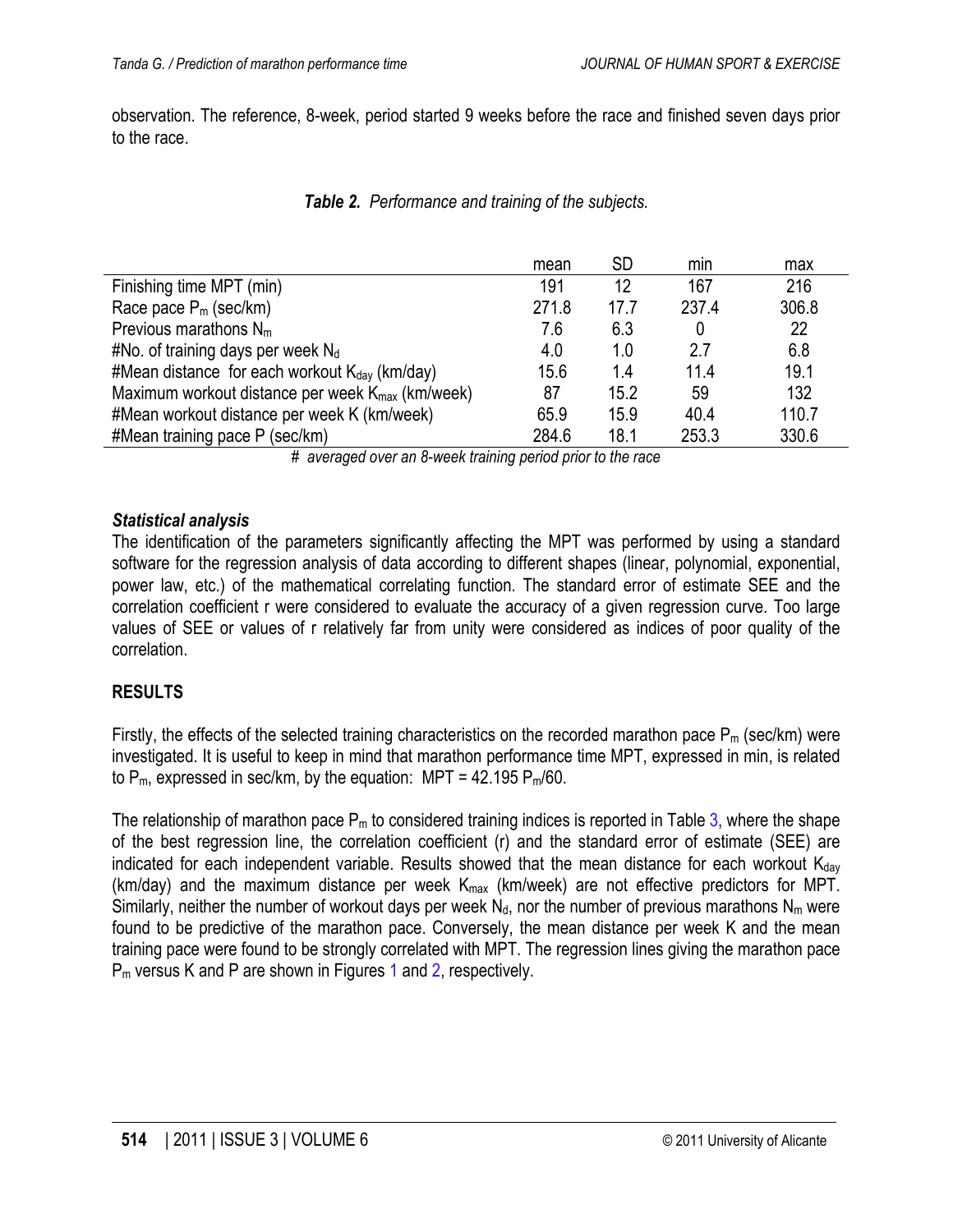<span id="page-4-0"></span>

|                                                              | shape of best<br>regression<br>line | coefficient of<br>determination | <b>SEE</b> (sec/km) |
|--------------------------------------------------------------|-------------------------------------|---------------------------------|---------------------|
| Previous marathons $N_m$                                     | linear                              | 0.11                            | 17.9                |
| #No. of training days per week $N_d$                         | linear                              | 0.72                            | 12.8                |
| #Mean distance for each workout $K_{\text{dav}}$ (km/day)    | linear                              | 0.36                            | 17.2                |
| Maximum workout distance per week $K_{\text{max}}$ (km/week) | linear                              | 0.71                            | 12.6                |
| #Mean workout distance per week K (km/week)                  | exponential<br>decay                | 0.81                            | 10.7                |
| #Mean training pace P (sec/km)                               | linear                              | 0.85                            | 9.3                 |

#### *Table 3. Relationship of marathon pace to selected training indices.*

*# averaged over an 8-week training period prior to the race.*



*Figure 1. Relationship between Pm (marathon pace) and K (mean distance run per week).*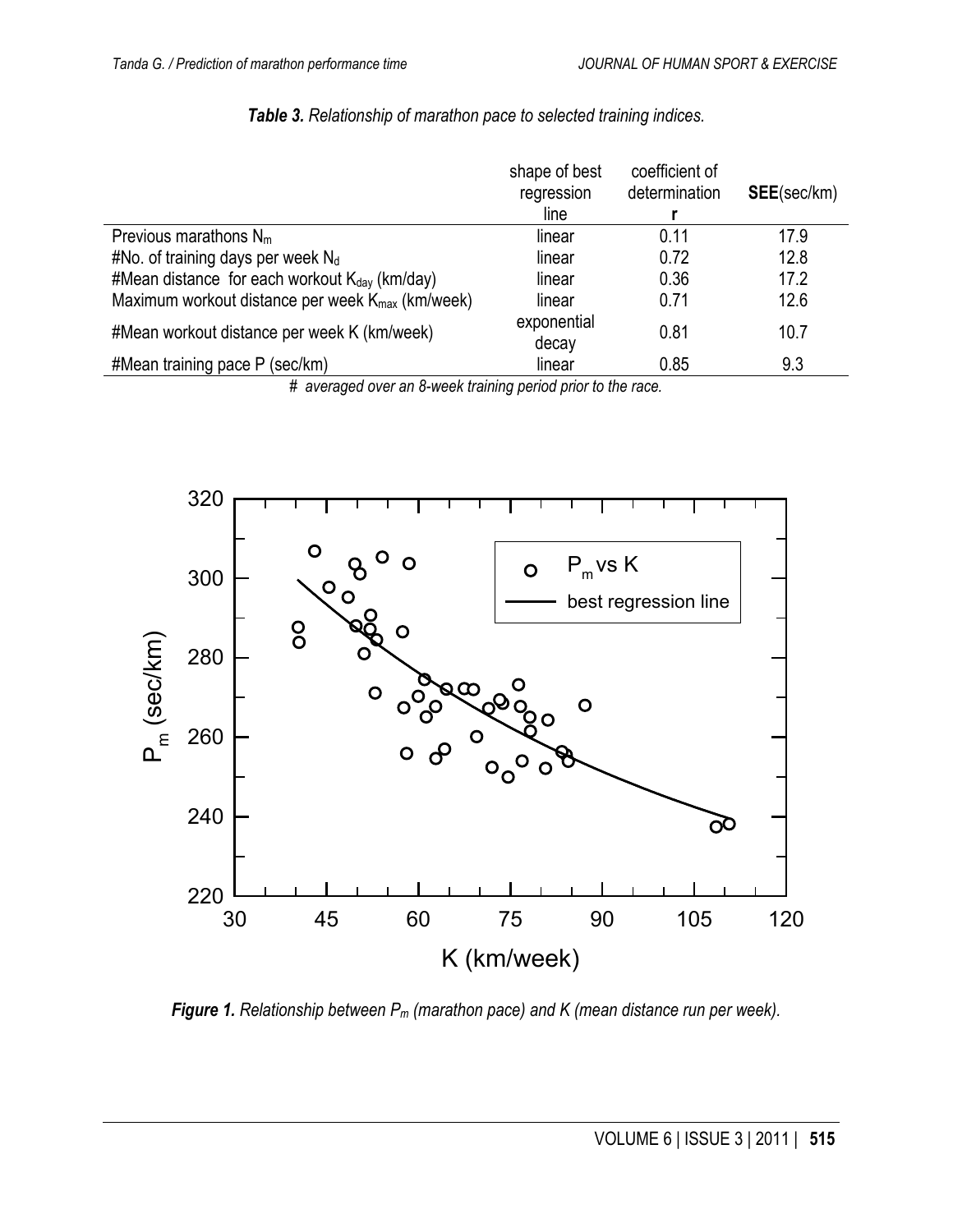<span id="page-5-0"></span>

*Figure 2. Relationship between Pm (marathon pace) and P (mean training pace).*

Attention was then turned to the development, through a multiple non-linear regression analysis, of the relationship giving the marathon pace  $P_m$  as a function of the best predictive factors, K and P.

According to the complete set of training data, the marathon pace can be predicted by the following equation:

$$
P_m
$$
 (sec/km) = 17.1 + 140.0 exp[-0.0053 K(km/week)] + 0.55 P (sec/km)

where *exp* denotes the exponential function. The standard error of estimate SEE of the regression equation is 5.77 sec/km, which corresponds to a SEE of only 4 min in the MPT prediction. Despite the reduced range of variation of BMI for the sample group, it was found that, when the sample of runners with BMI<23 kg/m2 is considered (17 athletes out of 22, with 37 marathons run out of 46) the SEE of the regression equation drops to only 5.10 sec/km (i.e. 3 min 35 sec for MPT).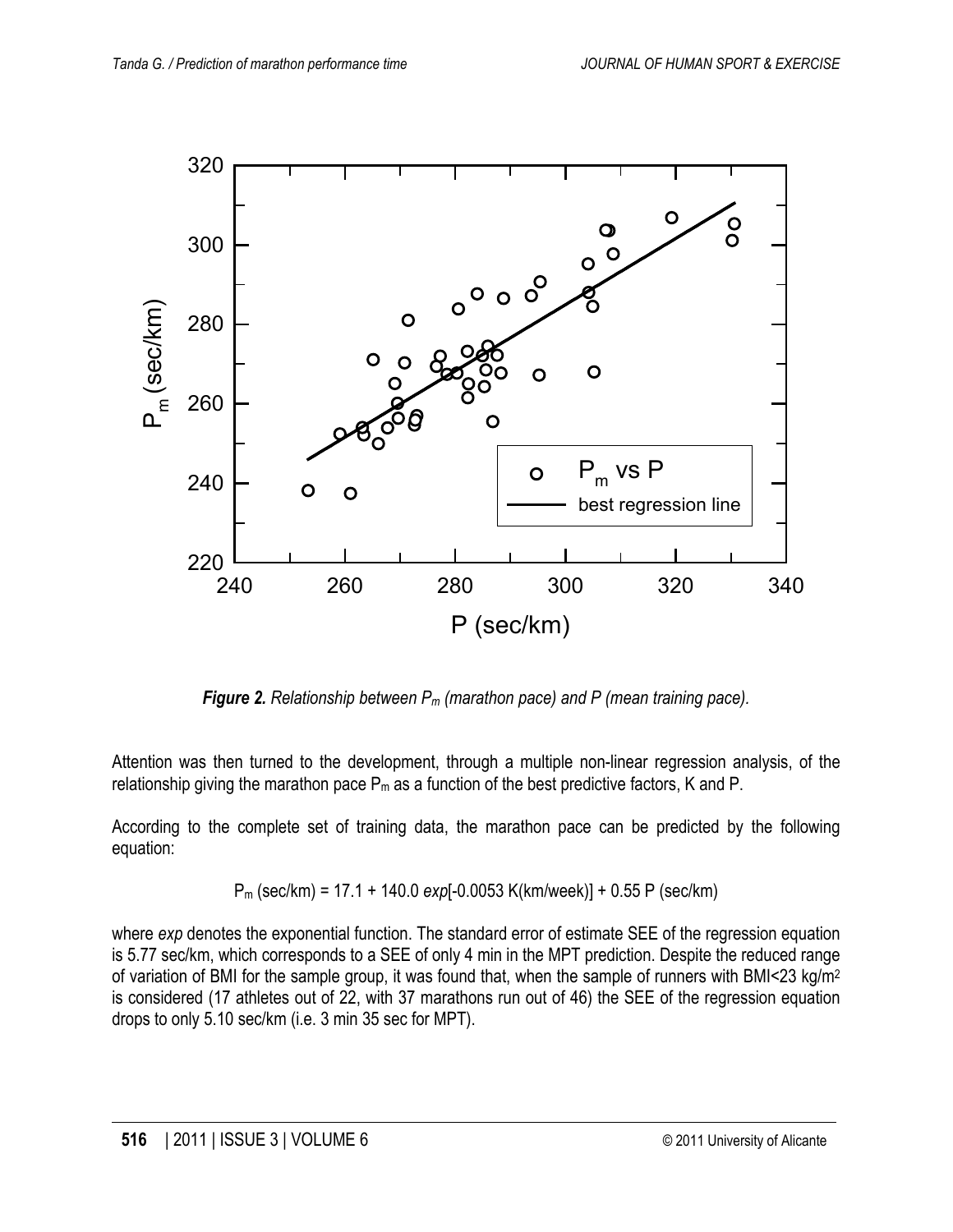The predicted values of  $P_m$  (sec/km) are plotted in Figure 3 as functions of the recorded values. The solid line represents the line of perfect agreement. The correlation predicts 69% of MPT values within 4 min and 50% within 2 min. These figures increase to 73% and 54%, respectively, when only subjects with BMI<23 kg/m2 are considered.



*Figure 3. Mean marathon pace: predicted values against measured values. Solid line: perfect agreement.*

## **DISCUSSION**

The present study converged to a correlation featured by a standard error of estimate typically lower than that encountered in similar studies reported in the literature (Hagan et al., [1981,](#page-9-0) [1987;](#page-9-0) Florence & Weir, [1997\),](#page-9-0) despite the heterogeneous physical and training characteristics of the subjects, and developed utilizing only two independent variables, one related to the training volume and the other to the training intensity. The reasons for such a successful result of the regression analysis are probably: (i) the good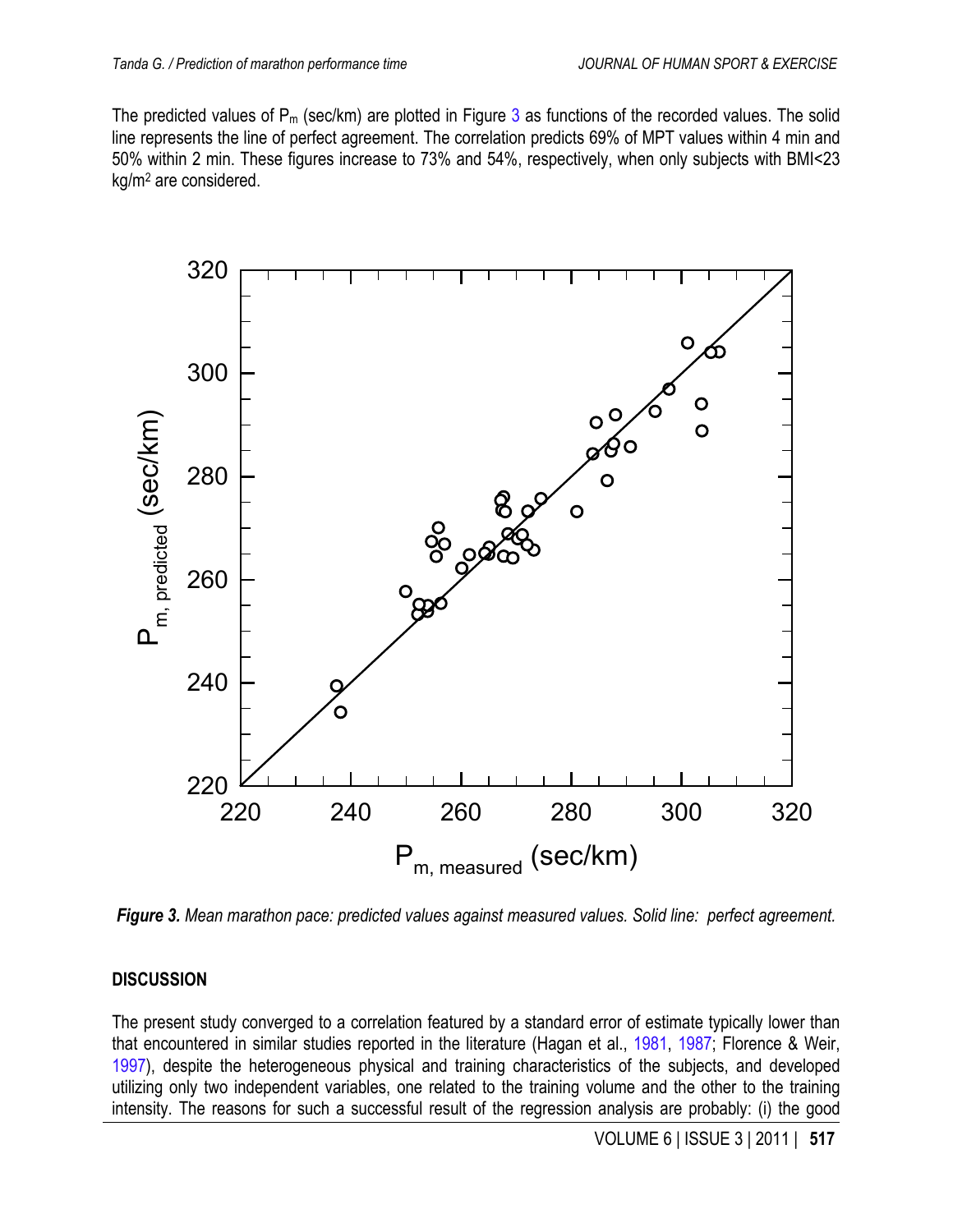<span id="page-7-0"></span>quality of the sample training data (each runner selected for this study performed his training seriously and with great motivation) and of the achieved race performances (each marathon run by the athlete group has been typically featured by a constant pace throughout the race), (ii) the correct identification of main training indices, (iii) and the choice of a non-linear regression analysis. The main limitation of the regression equation for MPT is its validity range, currently from 167 min (2h, 47min) to 216 min (3h, 36min), which is the range of race finishing time of the sample group. However, it is worth noting that, for example, more than 10 thousand Italian people ran, in 2010, at least one marathon with a finishing time included in the above MPT range; therefore the results of this study are potentially addressed to a relatively large cohort of marathoners.

The duration of time over which the training measurements were accumulated ranged, in similar studies reported in the literature (Slovic, [1977;](#page-9-0) Foster [1975,](#page-9-0) [1983;](#page-9-0) Grant et al. [1984;](#page-9-0) Hagan et al. [1981,](#page-9-0) [1987;](#page-9-0) Billat et al. [2001\),](#page-9-0) from 8 to 12 weeks. Hagan et al. [\(1987\)](#page-9-0) showed that regardless of the period of observation (8, 9, or 12 weeks), their equation variables remained unchanged. The present investigation seems to support this consideration; the processing of present data was not affected by the period (from 8 to 11 weeks) over which training data were averaged. The 8-week period was then selected for the regression equation since it involves a lower amount of data to record and process.

The number of subjects tested for this study was 22, lower than that considered by Hagan et al. [\(1981,](#page-9-0) [1987\),](#page-9-0) but comparable to the one used by Billat et al. [\(2001,](#page-9-0) [2003\)](#page-9-0) and higher than the sample number of Florence & Weir (1997). It should be emphasized that some of the 22 athletes provided training data for more than a single marathon race (up to four) run typically at six months/one year of distance from each other; therefore the number of overall training data (and relevant marathon races run by the 22 athletes) was 46, satisfactory to develop an accurate regression analysis. The sample group is mostly formed by male athletes (21 subjects out of 22), However, the training data (recorded for 3 marathons run) provided by the sole woman of the sample group are accurately correlated by the present analysis. Of course, the accumulation of further training data for a larger sample of women and of athletes, in general, including elite marathoners, could lead in the near future to an even more accurate correlation within a larger field of validity.

Of the several training indices investigated, the analysis suggests that some are poorly correlated to MPT, like the mean distance for each workout, the maximum distance per week, the number of previous marathons, and the number of workout days per week. This result is in agreement with the majority of similar studies reported in the literature. Conversely, the mean distance run per week and the mean training pace emerged as the most important training characteristics affecting the marathon performance. Hagan et al. [\(1981\)](#page-9-0) included (among the others) these two parameters in their correlation for MPT prediction based on the analysis of male runners training data; in a following study (Hagan et al., [1987\),](#page-9-0) conducted for female distance runners, MPT was correlated to the mean training pace and to the daily (rather than the weekly) workout. It is interesting to note that the maximal aerobic power was not related to MPT for the female sample. A similar study (Bale et al., [1985\)](#page-8-0) on female marathon runners indicated the number of sessions per week, the ectomorphy, the distance run per week and the number of years of training as the best predictors for MPT. Conversely, studies conducted for first-time marathoners (Grant et al., [1984\)](#page-9-0) and for middle-aged and older runners (Takeshima et al., [1995\)](#page-9-0) found only a low or moderate level of correlation between the weekly running distance and the endurance running performance.

A more recent investigation on elite runners (Billat et al., [2003\)](#page-9-0) revealed that the velocity at the highintensity training is the main factor predicting the 10km-run performance; this finding is in agreement with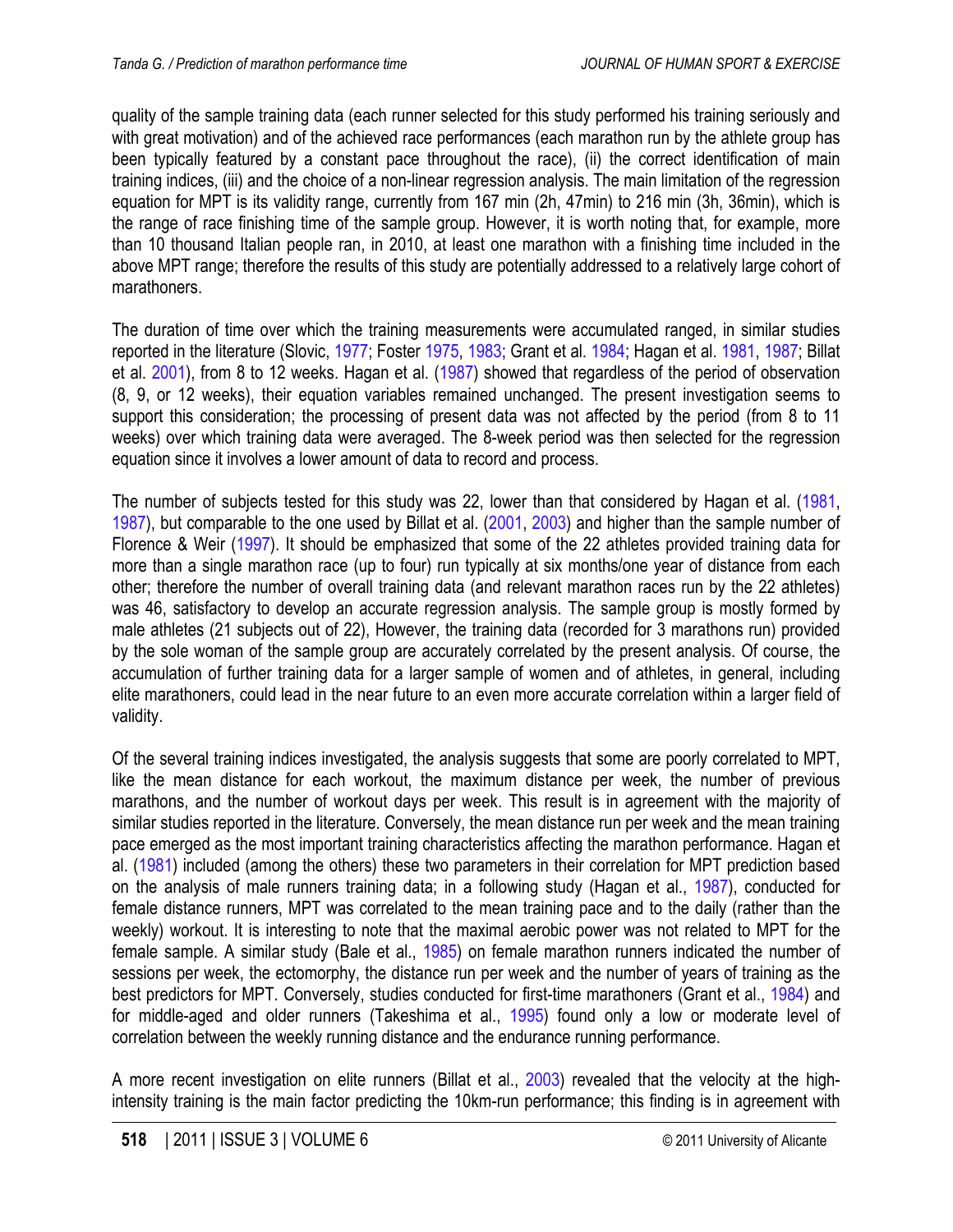<span id="page-8-0"></span>the results of this study, showing that the mean training pace P, which is related to intensity of the training period, is the best predictor for MPT (lowest SEE and highest r). However, incorporating also the mean weekly distance K is found, in the present analysis, to enhance the predictive accuracy of the developed correlations for MPT; this is probably ascribed to the characteristics of the sample, not including elite runners but amateurs only.

The effect of the athletes' physical characteristics on MPT was not investigated in this study, apart from the body mass index (BMI) of each runner, recorded and included in the analysis. Hagan et al. [\(1981,](#page-9-0) [1987\)](#page-9-0) showed that BMI was a better predictor of MPT for experienced female runners than for male runners. Campbell [\(1985\)](#page-9-0) found that the most important predictors for running speed in half-marathon were the distance per week and BMI. No statistical significance was reached for the relationship of BMI with finish time for both men and women ultramarathon runners was recorded by Hoffman et al. [\(2010\),](#page-9-0) whereas BMI was shown to account for 10-11% of the variation in finish time in a previous study (Hoffman et al., 2008), where a larger sample size was considered. The present regression analysis indicated that a BMI lower than 23 kg/m2 (that is quite usual for an experienced long-distance runner) contributes to increasing the accuracy of the regression equations for MPT. Since BMI values of the sample group varied in a too narrow range, no attempt to relate it to MPT was make; however it is argued from results that BMI may (negatively) affect MPT only beyond some critical values (say 23 kg/m2).

#### **CONCLUSIONS**

The results of this investigation, conducted by processing the marathon training data of 22 athletes, showed a high correlation between marathon performance time and a couple of training indices that can be easily calculated by processing training data accumulated over a given period of observation (8 weeks) prior the marathon race. These indices (the mean weekly distance and the mean training pace) condensed the volume and intensity of training respectively, regardless of the type of training programme followed by each athlete. Currently, the validity range of the correlation for MPT is from 167 min to 216 min. The standard error of estimate of the regression equation is 4 min but it goes down to about 3min 30sec when only runners with BMI lower than 23 kg/m2 are considered.

## *ACKNOWLEDGEMENTS*

*The author is grateful to the athletes for their availability to be subjects for this investigation, and to Prof. S. Lo Presti, for the technical assistance and suggestions.* 

#### *DEDICATION*

*This paper is dedicated to the memory of Dr. Maurizio Magagnini, trainer and dear friend, who passed away on July 7, 2010.*

#### **REFERENCES**

1. BALE P, ROWELL S, COLLEY E. Anthropometric and training characteristics of female marathon runners as determinants of distance running performance. *J Sports Sci.* 1985; 3:115-126. [doi:10.1080/02640418508729741](http://dx.doi.org/10.1080/02640418508729741) [\[Abstract\]](http://www.tandfonline.com/doi/abs/10.1080/02640418508729741?url_ver=Z39.88-2003&rfr_id=ori:rid:crossref.org&rfr_dat=cr_pub%3dpubmed) [[Back to text](#page-1-0)]